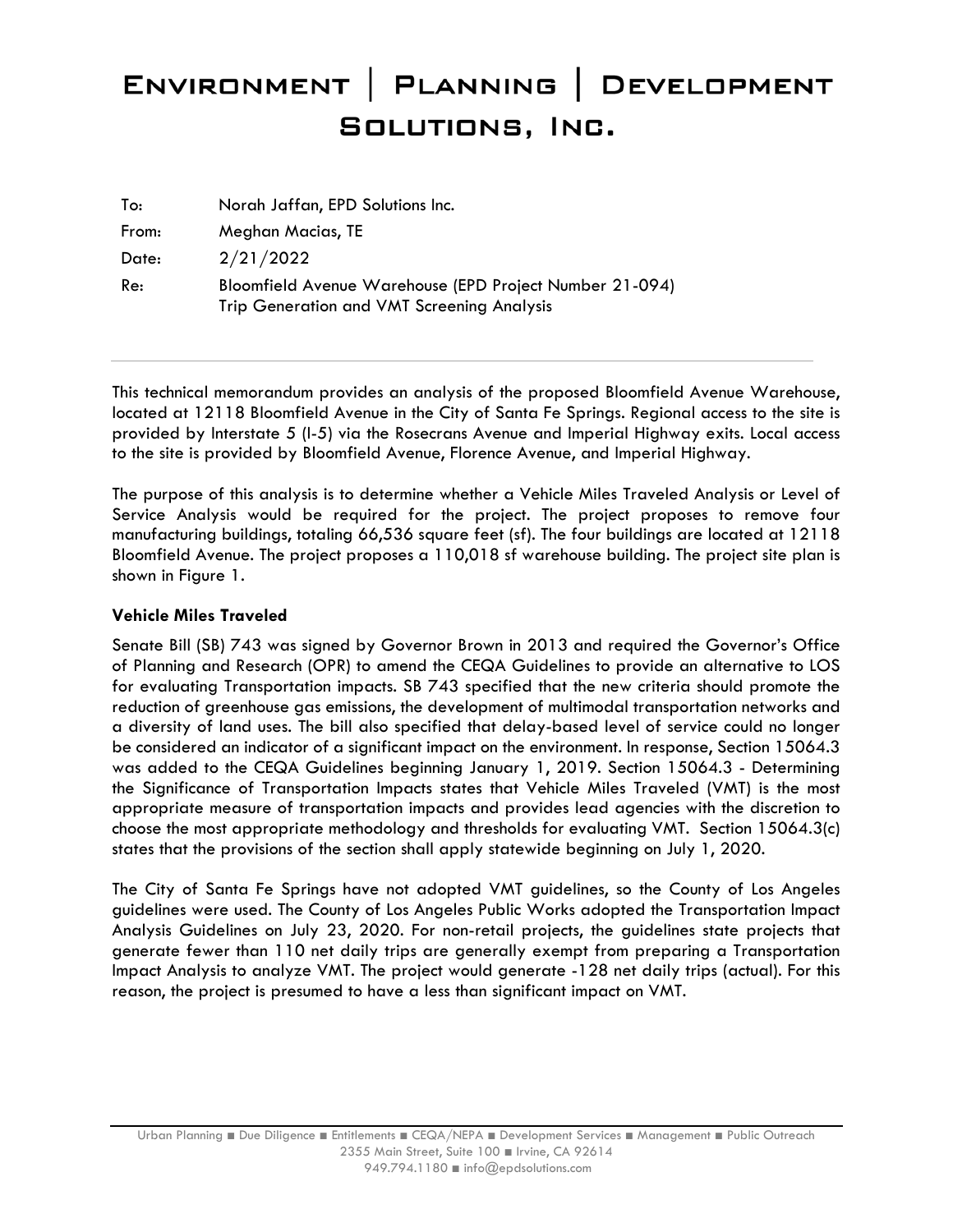## **Project Trip Generation**

The project trip generation was prepared using trip rates from the Institute of Transportation Engineers (ITE) *Trip Generation*, 11th Edition (2021). Table 1 presents the trip generation estimate for the proposed project in actual trips and passenger car equivalent (PCE) trips.

As shown in Table 1, the project is forecast to generate -182 net daily PCE trips, including -38 net PCE trips during the AM peak hour and -42 net PCE trips during the PM peak hour. According to the Los Angeles County Public Works *Transportation Impact Analysis Guidelines*, projects that are required to submit a Transportation Impact Analysis and involve a discretionary action would be required to prepare a Site Access Study. As noted in the previous section, the project would not be required to prepare a Transportation Impact Analysis because it would generate fewer than 110 daily vehicle trips. The daily trip generation of the proposed project is -182 net daily PCE trips, which is fewer than 110 daily trips. Therefore, the project would not be required to prepare a Transportation Impact Analysis or a Site Access Study.

If you have any questions about this analysis, please contact me at 949-794-1186 or meghan@epdsolutions.com.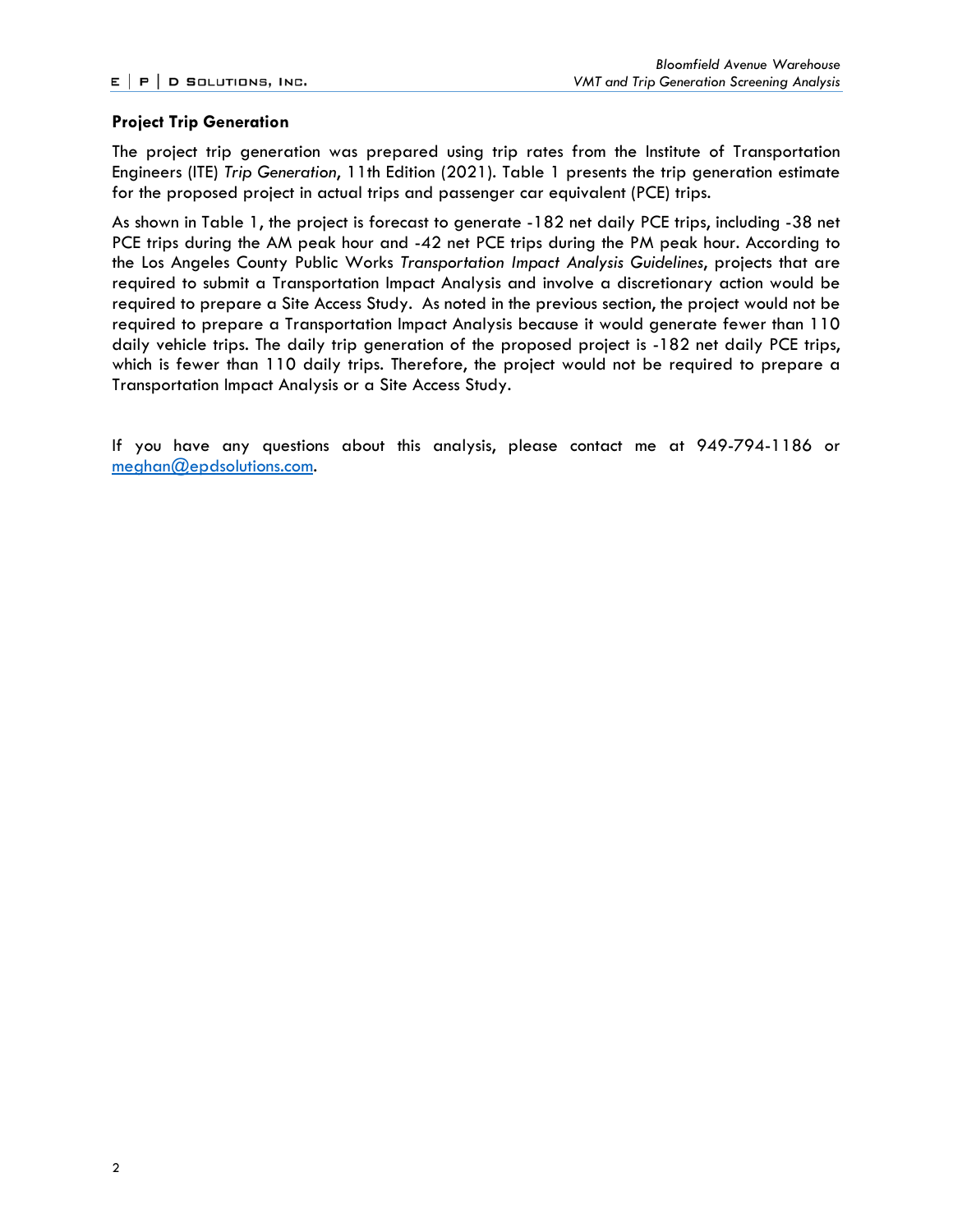|                                                             |         |                   |              |                         | <b>AM Peak Hour</b> | <b>PM Peak Hour</b> |                           |                |                  |  |
|-------------------------------------------------------------|---------|-------------------|--------------|-------------------------|---------------------|---------------------|---------------------------|----------------|------------------|--|
| <b>Land Use</b>                                             |         | <b>Units</b>      | <b>Daily</b> | In                      | Out                 | <b>Total</b>        | In                        | Out            | Total            |  |
| <b>Trip Rates</b>                                           |         |                   |              |                         |                     |                     |                           |                |                  |  |
| Manufacturing <sup>1</sup>                                  |         | <b>TSF</b>        | 4.75         | 0.52                    | 0.16                | 0.68                | 0.23                      | 0.51           | 0.74             |  |
| Warehouse <sup>1</sup>                                      |         | <b>TSF</b>        | 1.71         | 0.13                    | 0.04                | 0.17                | 0.05                      | 0.13           | 0.18             |  |
| <b>Existing Land Use Trip Generation</b>                    |         |                   |              |                         |                     |                     |                           |                |                  |  |
| Crown Fence Manufacturing                                   | 66.536  | <b>TSF</b>        | 316          | 34                      | 11                  | 45                  | 15                        | 34             | 49               |  |
| Vehicle Mix <sup>2</sup>                                    |         | <b>Percent</b>    |              |                         |                     |                     |                           |                |                  |  |
| Passenger Vehicles                                          |         | 72.50%            | 229          | 25                      | 8                   | 33                  | 11                        | 25             | 36               |  |
| 2-Axle Trucks                                               |         | 4.60%             | 15           | $\overline{2}$          | 0                   | 2                   | $\mathbf{1}$              | $\overline{2}$ | 2                |  |
| 3-Axle Trucks                                               |         | 5.70%             | 18           | 2                       | 1                   | 3                   | 1                         | 2              | 3                |  |
| 4+-Axle Trucks                                              |         | 17.20%            | 54           | 6                       | $\boldsymbol{2}$    | 8                   | 3                         | 6              | 8                |  |
|                                                             |         | 100%              | 316          | 34                      | 11                  | 45                  | 15                        | 34             | 49               |  |
| <b>PCE Trip Generation<sup>3</sup></b>                      |         | <b>PCE Factor</b> |              |                         |                     |                     |                           |                |                  |  |
| Passenger Vehicles                                          |         | 1.0               | 229          | 25                      | 8                   | 33                  | 11                        | 25             | 36               |  |
| 2-Axle Trucks                                               |         | 1.5               | 22           | 2                       | $\mathbf{1}$        | 3                   | 1                         | 2              | 3                |  |
| 3-Axle Trucks                                               |         | 2.0               | 36           | 4                       | 1                   | 5                   | 2                         | 4              | 6                |  |
| 4+-Axle Trucks                                              |         | 3.0               | 163          | 18                      | $\,6$               | 23                  | 8                         | 18             | 25               |  |
| <b>Total PCE Trip Generation</b>                            |         |                   | 450          | 49                      | 15                  | 64                  | 22                        | 48             | 70               |  |
| <b>Proposed Project Trip Generation</b>                     |         |                   |              |                         |                     |                     |                           |                |                  |  |
| <b>Bloomfield Warehouse</b>                                 | 110.018 | <b>TSF</b>        | 188          | 14                      | 4                   | 19                  | 6                         | 14             | 20               |  |
| Vehicle Mix <sup>2</sup>                                    |         | <b>Percent</b>    |              |                         |                     |                     |                           |                |                  |  |
| Passenger Vehicles                                          |         | 72.50%            | 136          | 10                      | 3                   | 14                  | 4                         | 10             | 14               |  |
| 2-Axle Trucks                                               |         | 4.60%             | 9            | 1                       | 0                   | $\mathbf{1}$        | 0                         | $\mathbf{1}$   | 1                |  |
| 3-Axle Trucks                                               |         | 5.70%             | 11           | 1                       | 0                   | 1                   | 0                         | 1              | 1                |  |
| 4+-Axle Trucks                                              |         | 17.20%            | 32           | $\overline{\mathbf{c}}$ | $\mathbf{1}$        | 3                   | 1                         | $\overline{c}$ | 3                |  |
|                                                             |         | 100%              | 188          | 14                      | $\overline{4}$      | 19                  | $\,6\,$                   | 14             | 20               |  |
| <b>PCE Trip Generation<sup>3</sup></b><br><b>PCE Factor</b> |         |                   |              |                         |                     |                     |                           |                |                  |  |
| Passenger Vehicles                                          |         | $1.0$             | 136          | 10                      | 3                   | 14                  | 4                         | $10$           | 14               |  |
| 2-Axle Trucks                                               |         | 1.5               | 13           | 1                       | 0                   | 1                   | 0                         | 1              | 1                |  |
| 3-Axle Trucks                                               |         | 2.0               | 21           | $\boldsymbol{2}$        | $\pmb{0}$           | $\sqrt{2}$          | $\mathbf{1}$              | 2              | $\boldsymbol{2}$ |  |
| 4+-Axle Trucks                                              |         | 3.0               | 97           | 7                       | $\sqrt{2}$          | $10$                | $\ensuremath{\mathsf{3}}$ | 7              | $10\,$           |  |
| <b>Total PCE Trip Generation</b>                            |         |                   | 268          | 21                      | $\,6\,$             | 27                  | 8                         | 20             | 28               |  |
| <b>Total Net Trip Generation</b>                            |         |                   | $-128$       | $-20$                   | -7                  | $-27$               | $-10$                     | $-20$          | $-29$            |  |
| <b>Total Net PCE Trip Generation</b>                        |         |                   | $-182$       | $-28$                   | -9                  | $-38$               | $-14$                     | $-28$          | $-42$            |  |

## *Table 1. Project Trip Generation*

TSF = Thousand Square Feet<br>PCE = Passenger Car Equivalent<br><sup>1</sup> Trip rates from the Institute of Transportation Engineers, *Trip Generation,11th Edition, 2021*. Land Use Code 140 - Manufacturing.

2 Trip rates from the Institute of Transportation Engineers, *Trip Generation,11th Edition, 2021*. Land Use Code 150 - Warehousing.

3 Vehicle Mix from the Warehouse Truck Trip Study Data Results and Usage, July 17, 2014. Without Cold Storage

4 Passenger Car Equivalent (PCE) factors from San Bernardino County CMP, Appendix B - Guidelines for CMP Traffic Impact Analysis Reports in San Bernardino County, 2016